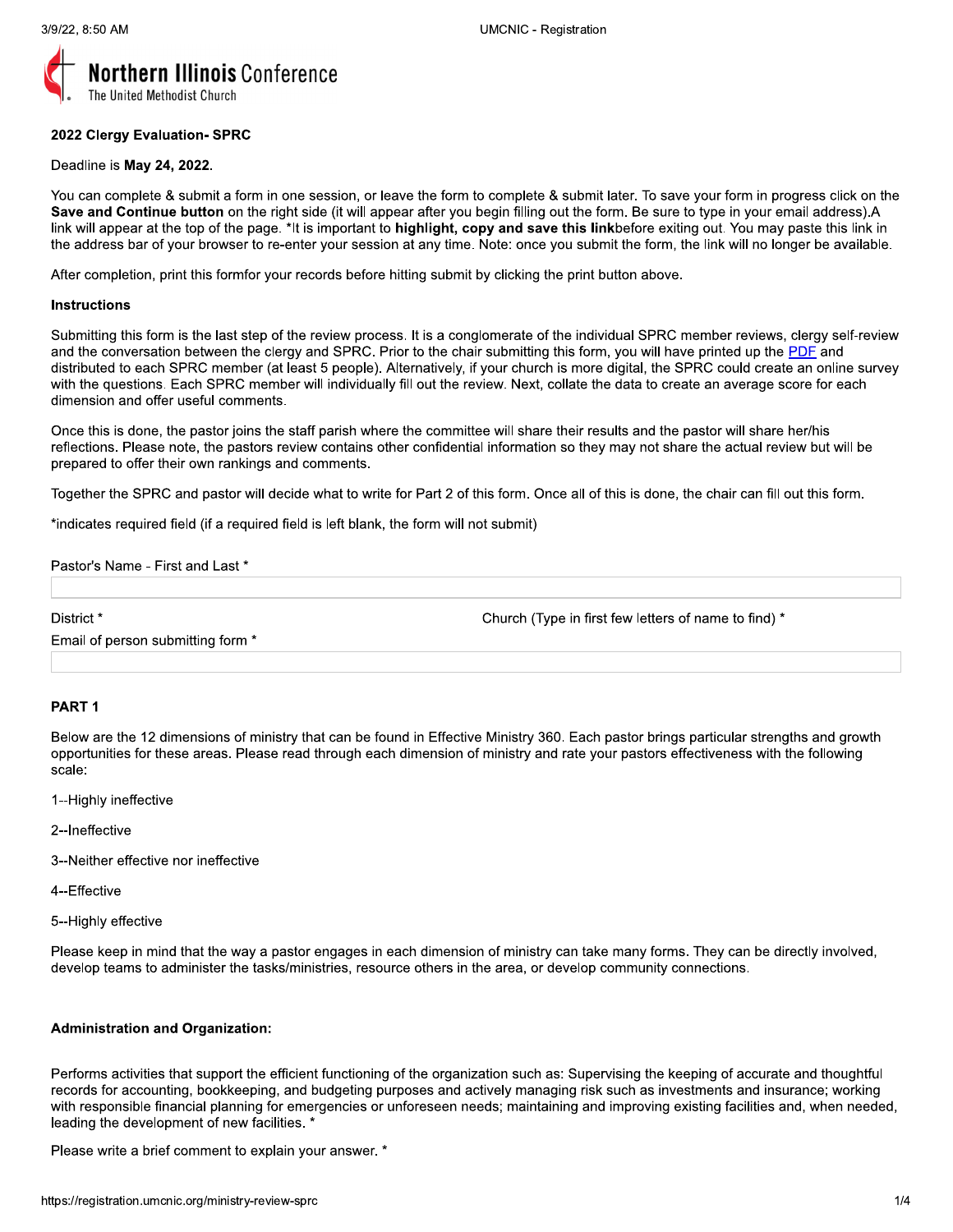## Caregiving (pastoral care):

Performs activities that serve the spiritual, mental, and/or physical needs of congregants or community members such as: working with and helping to develop groups or systems to support persons dealing with grief, addiction, depression and other health issues; performing hospital or home visitations; proactively identifying and aiding those victimized by injustice or neglect; effectively and calmly handling crises or emergencies. \*

Please write a brief comment to explain your answer. \*

### **Connectional Service:**

Performs activities that contribute to the goals of The United Methodist Church that extend beyond the scope of the local church such as: joining and contributing to District, Conference, Jurisdiction or General Church committees; participating in expert panels, focus groups, and surveys; participating in planning teams; attending annual conference meetings; holy conferencing with other United Methodists and clergy; articulating and translating the Annual Conference Strategic Goals into the context of the local church. \*

Please write a brief comment to explain your answer. \*

### **Evangelism and Outreach:**

Translates the language of faith into relevant cultural contexts that bring new individuals into a personal relationship with Christ such as: Developing and implementing new methods for increasing congregation size and making disciples; forming and leading small groups and Bible studies for congregants and people new to Christianity; supporting mission work; incorporating techniques to better connect with younger individuals (e.g., websites, video, contemporary music, interactivity); modeling and setting up opportunities for persons to share their faith with others; frequently taking the lead in reaching out to the wider community. \*

Please write a brief comment to explain your answer. \*

#### **Agile Leadership:**

Performs leadership activities that smoothly and quickly respond to changing situations and different contexts and creates a climate where others are able to apply innovative thinking to solve problems such as: Actively seeking feedback that helps align current strategies with the changing contexts, continuously exploring new ways to think about problems and obstacles and finding creative ways forward, learning from experiences and past errors, appropriately balancing the need to change with the need to remain focused on achieving current goals, tolerating false starts, and acting decisively despite incomplete information. \*

Please write a brief comment to explain your answer. \*

### **Developing and Maintaining Relationships:**

Performs activities that create, maintain, and strengthen personal and professional relationships with congregants, community members, United Methodist Church members, and members of other denominations such as: Fostering fellowship at church gatherings; promoting and seeking to improve children, youth and adult programming and ministries; arranging events and activities to bring people together; leading prayer at community events; actively and frequently getting involved with the community; hosting or participating in dinners with congregants; organizing several interfaith, community, civic, educational, or recreational activities. \*

Please write a brief comment to explain your answer. \*

# **Mission and Service and Social Justice:**

Performs activities that facilitate congregational service in mission settings such as: serving, supporting or resourcing local outreach centers (soup kitchens or Food Pantries, homeless shelters, ministries with underserved or those on the margins of society); participating in peace with justice ministries locally, nationally, or internationally; challenging the church?s members to respond to critical community needs; helping church members understand systemic issues of racism, sexism, poverty, etc.; helping the church and community live out the conviction that racism is incompatible with Christian teaching. \*

Please write a brief comment to explain your answer. \*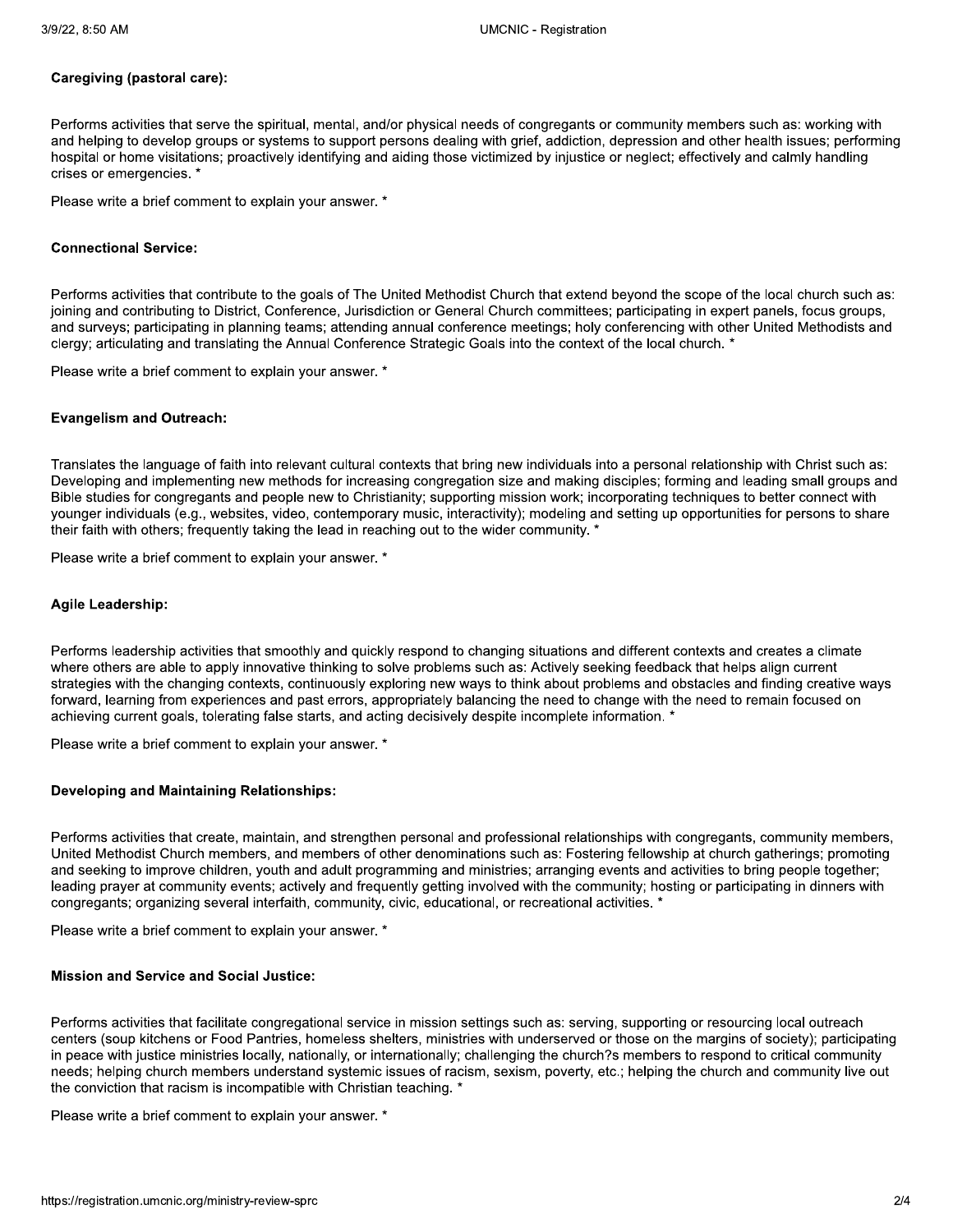## Preaching and Worship Leadership:

Performs activities to support and lead public worship services and convey spiritual and moral messages through public speaking such as: Carefully preparing and delivering sermons; studying and listening to excellent sermons regularly in order to improve one?s own sermon writing; carefully developing and sharing religious lessons in each sermon; developing worship and preaching to reflect grace based Wesleyan theology; incorporating current events into messages often; leading prayer; proactively developing alternative worship approaches such as through new technologies or other budding worship practices.

Please write a brief comment to explain your answer. \*

### Self-Development:

Engages in activities to improve spiritual, mental, and physical development that contributes to the delivery of more effective ministry by: Honoring the Sabbath; devoting time often to developing one?s own learning; studying religious documents; maintaining a healthy balance between self, family, and church commitments; frequently updating one?s skills and knowledge; cultivating a personal life; taking responsibility for a holistic approach to health and self-care. \*

Please write a brief comment to explain your answer. \*

## **Strategic Planning and Implementation:**

Evangelism and Discipleship: Demonstrates the ability to lead the congregation in making and forming disciples of Jesus Christ for the transformation of the world. \*

Please write a brief comment to explain your answer. \*

## **Team Leadership:**

Performs activities that mobilize and coordinate staff and congregants to achieve organizational goals such as: Carefully negotiating and managing conflict while avoiding politics or taking sides; making a strong effort to identify and develop lay leaders and staff in the congregation; carefully developing action plans for accomplishing goals; creating, developing, and managing teams; positively communicating long-term church goals; acting as a conscientious team member by getting all members on track and motivating the group. \*

Please write a brief comment to explain your answer. \*

### **Training and Development of Ministry Partners:**

Performs activities to teach, train, or mentor individuals and groups to improve their knowledge and skills such as: Inviting individuals to discern their spiritual gifts so that they can participate in building up the body of Christ; involving oneself in teaching through a variety of means, such as in leading Bible study classes, training senior staff, or leading and being present in community groups and organization; positively mentoring less experienced lay leaders, staff, and clergy; helping youth identify their aspirations and talents; frequently empowering others to make decisions; leading by example as much as possible. \*

Please write a brief comment to explain your answer. \*

# Part 2

- Write a brief paragraph summarizing the clergy evaluation.
- List two strengths/skills for ministry and how clergy will continue to develop them?
- List two areas of growth for the clergy with specific ways the clergy will address them.
- What is God calling this church to do in the next 12 months and how can the pastor help accomplish these goals?

# Type your paragraph here. \*

If you need more space, attach a .doc or .pdf here. Please put the name of the church and pastor at the top of the file. Drop files here to upload